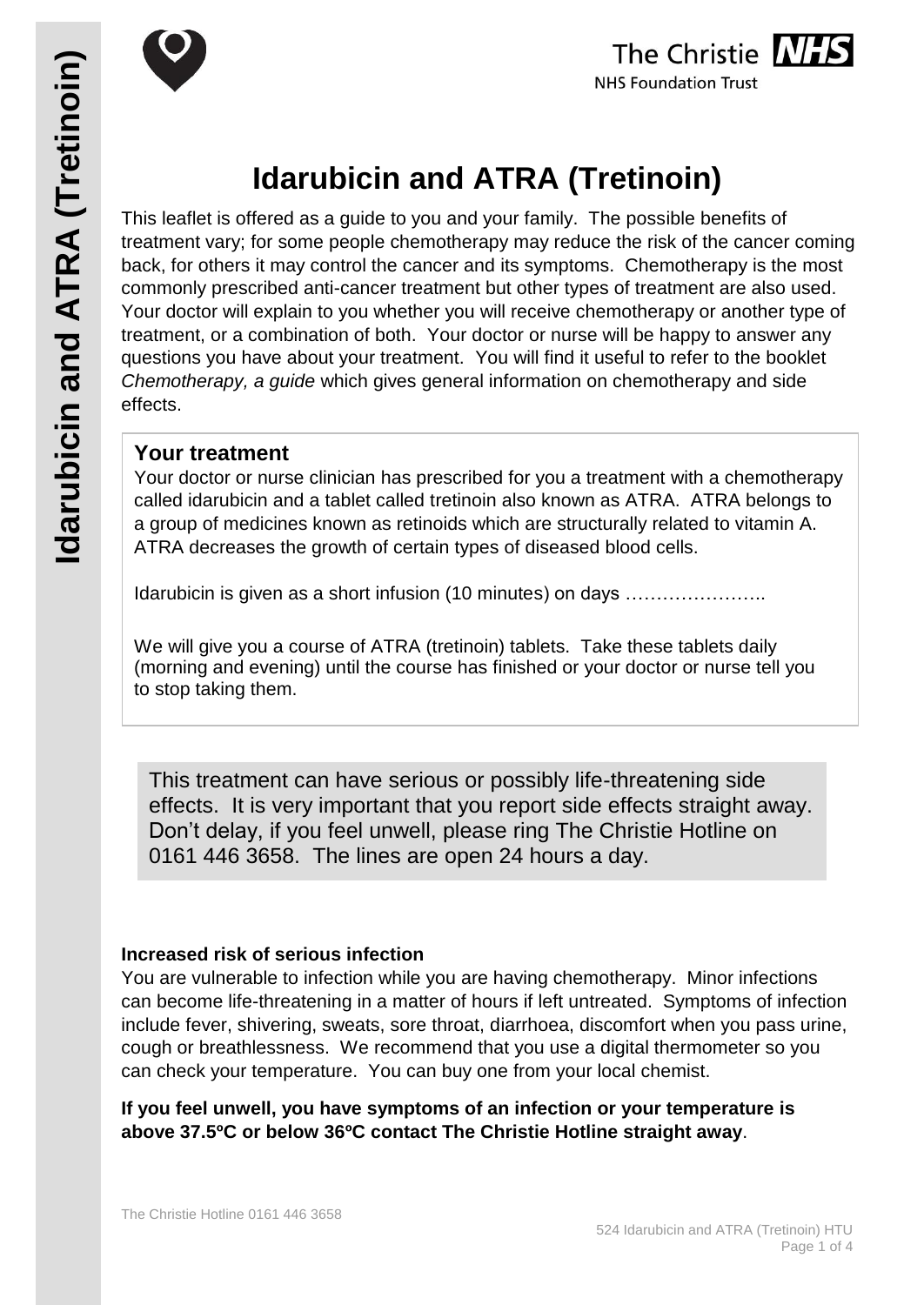## **Possible side effects**

Chemotherapy can cause many different side effects. Some are more likely to occur than others. Everyone is different and not everyone gets all the side effects. Most side effects are usually temporary, but in some rare cases they can be life-threatening. It is important to tell your hospital doctor or nurse about any side effects so they can be monitored and, where possible, treated.

#### **Common side effects (more than 1 in 10)**

 **Idarubicin** because of its red colour, may discolour your urine red or pink for the first few times following your injections. This is perfectly normal and nothing to worry about.

 **ATRA (Tretinoin)** can cause headaches and bone pain. If you experience this, please tell your doctor or nurse who can give you a painkiller.

#### **• Bruising or bleeding**

This treatment can reduce the treatment of platelets which help the blood clot. Let your doctor know if you have any unexplained bruising or bleeding, such as nosebleeds, bloodspots or rashes on the skin, and bleeding gums. You may need a platelet transfusion.

#### **Anaemia (low number of red blood cells)**

While having this treatment you may become anaemic. This may make you feel tired and breathless. Let your doctor or nurse know if these symptoms are a problem. You may need a blood transfusion.

You will have a routine blood test every day while you are in hospital to monitor the effects of the chemotherapy, but please tell your nurse if you experience any of the symptoms listed above.

#### **Mild nausea and vomiting (sickness)**

You may have mild nausea and vomiting. You may be given anti-sickness tablets to take at home. If you continue to feel or be sick, contact your GP or this hospital. Your anti-sickness medication may be changes or increased.

#### **Lethargy**

Some chemotherapy can make you feel tired and lacking in energy. It can be frustrating when you feel unable to cope with routine tasks. If you do feel tired, take rest when necessary. Gentle exercise such as walking can be beneficial.

#### **Uncommon side effects (less than 1 in 10)**

 **Extravasation** is when chemotherapy leaks outside the vein. If you develop redness, soreness or pain at the injection site **at any time** please let us know straight away.

#### **Hair loss**

You may have total loss of hair, although as patients can be given various strengths of idarubicin not all patients will lose their hair. The hair may fall out gradually 10 to 14 days following your first course of treatment. The time scale varies from person to person, Please remember that it is a temporary side effect and your hair will grow back when your treatment is completed. If you would like an appointment with the wig service, this can be arranged for you by visiting the Cancer information centre (department 7). It is a good idea to get your wig before you lose a lot of hair so you can match it to your natural colour. Ask the staff for a copy of the 'Wig fitting service at The Christie'.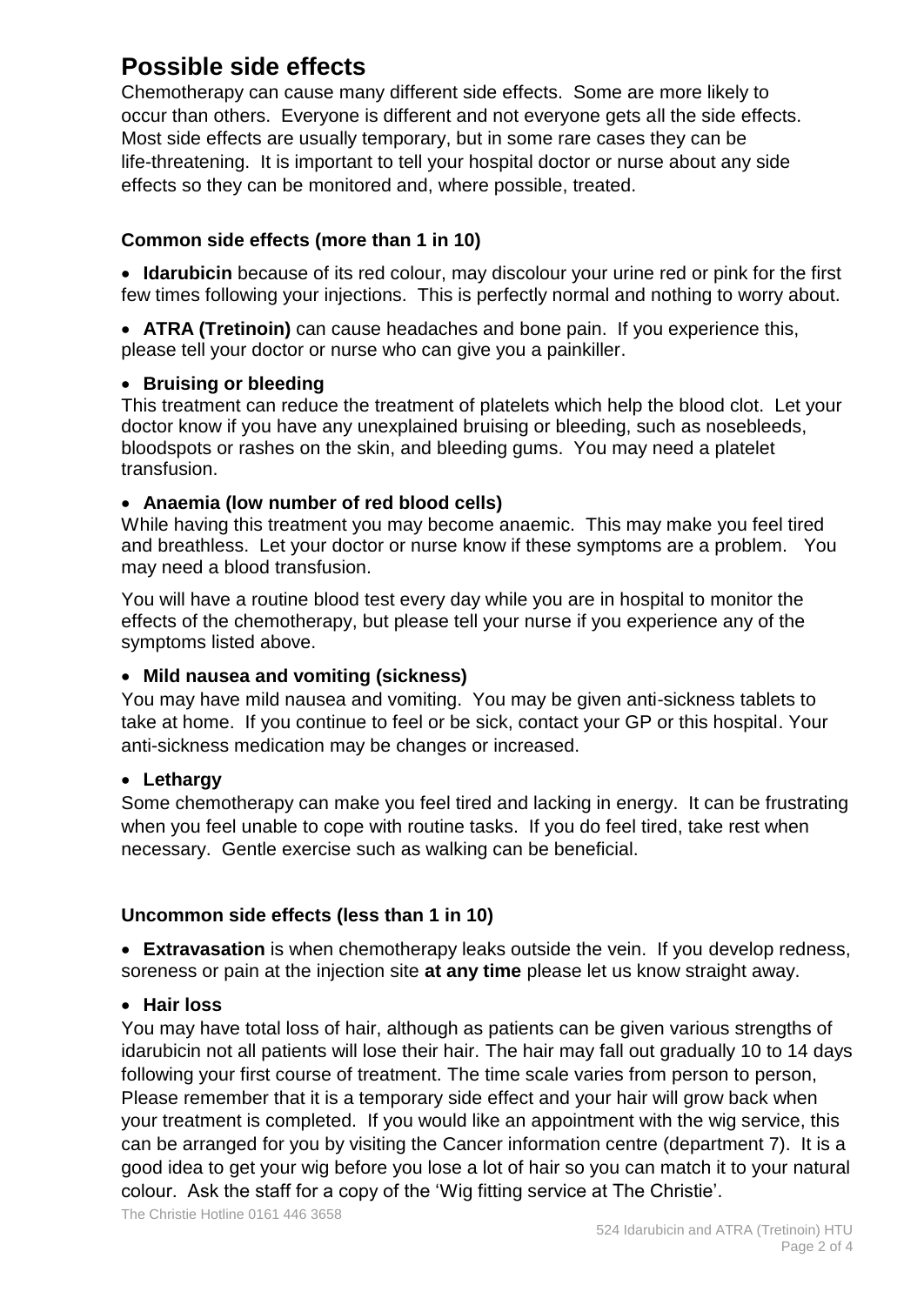#### **Rare side effects (less than 1 in 100)**

#### **Diarrhoea**

If this becomes a problem during or after your treatment, anti-diarrhoea tablets can be prescribed by your doctor. Ask the staff for a copy of 'Eating: Help yourself' which has some useful ideas about diet when you are having treatment.

#### **Irregular heart beats**

Occasionally this can happen as a result of the idarubicin. It is quite rare if your heart is healthy. Please make sure you tell a doctor if your heart beat feels different from normal or you have pains in the chest. Your doctor can prescribe medicine to help with this.

#### **ATRA 'syndrome'**

Rarely the ATRA (tretinoin) may cause you to feel short of breath and you may have a low blood pressure. The nurses will check your blood pressure regularly, but please tell your doctor or nurse if you feel short of breath.

#### **Liver toxicity**

Occasionally the treatment may affect the way your liver functions, but this usually returns to normal once your treatment is completed. Your doctor will monitor your liver using blood tests and advise you if there are any problems.

#### **Serious and potentially life threatening side effects**

In a small proportion of patients chemotherapy can result in very severe side effects which may rarely result in death. The team caring for you will discuss the risk of these side effects with you.

### **Sex, contraception & fertility**

**Protecting your partner and contraception:** We recommend that you or your partner use a condom during sexual intercourse while you are having the course of chemotherapy. Chemotherapy is dangerous to unborn babies and this will also protect you and your partner from any chemotherapy drugs that may be present in semen and in the vagina. If you suspect that you may be pregnant please tell your doctor immediately.

**Fertility:** This chemotherapy may affect your ability to have children. Your doctor or nurse should have discussed this with you. If not, please ask them before you start treatment.